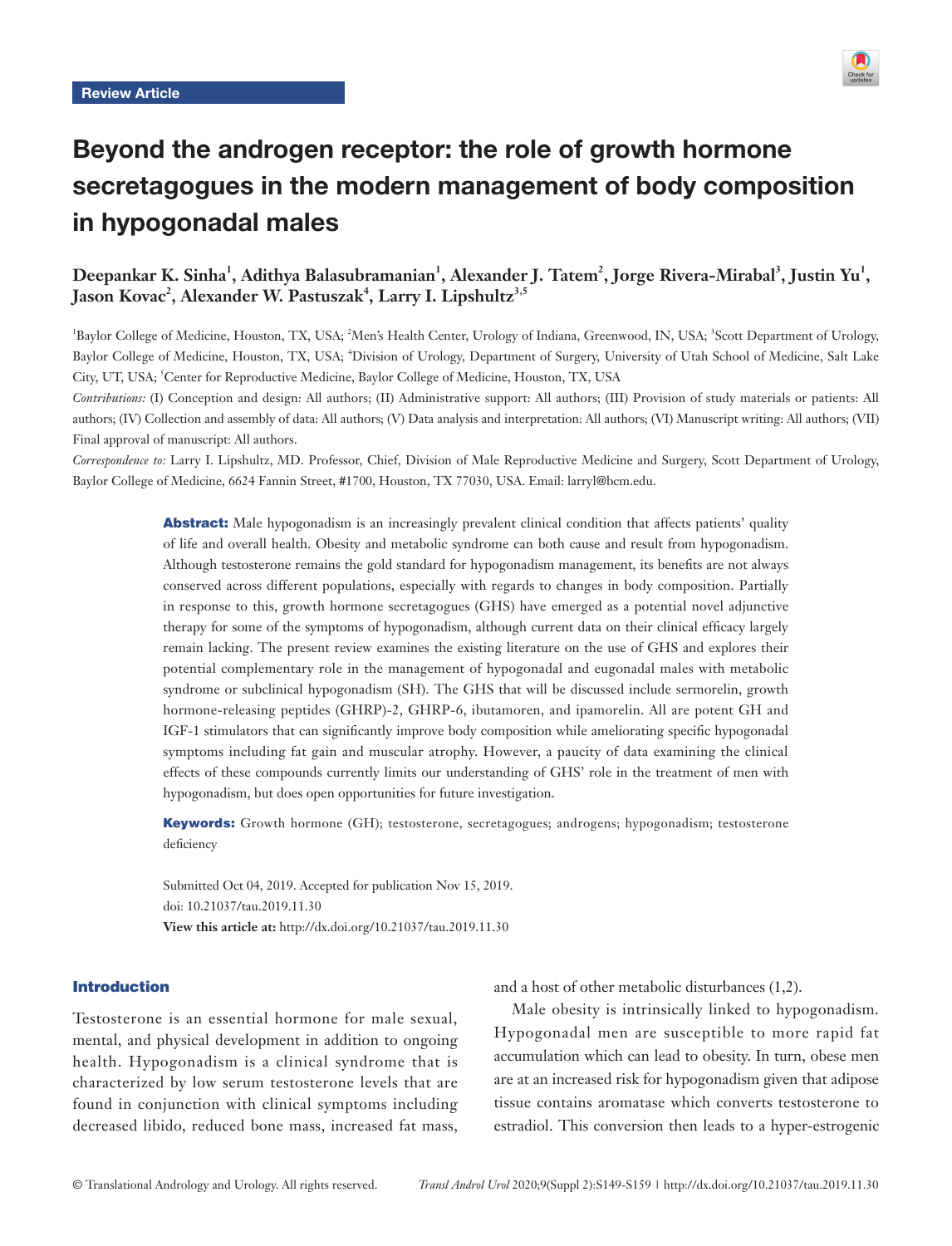state that inhibits luteinizing (LH) secretion, undermining intrinsic testicular health and stifling testosterone production (3).

A number of studies have shown that hypogonadism occurs more commonly in men with hypertension, obesity, diabetes, or hypercholesterolemia, and that obese men are more than twice as likely to develop hypogonadism than their nonobese counterparts (4,5). Conversely, men with low total and free testosterone levels are more likely to have metabolic syndrome with accompanying abdominal obesity and diabetes (6,7). The initial physiologic changes that precede hypogonadism have been described as "subclinical hypogonadism" (SH), a metabolic condition in which gonadal dysfunction is present, but not yet clinically evident due to compensatory increases in LH or other detectable changes in the absence of clinical signs or symptoms (8). It has been postulated that early intervention in patients with SH may prevent the progression of this deleterious metabolic derangement.

Testosterone therapy (TTh) remains the gold standard treatment for hypogonadism. It can improve sexual function, reduce visceral fat, increase lean body mass, and improve bone health, among other benefits (9,10). Although the positives of TTh are seen in most patients, emerging evidence suggests that the extent of these improvements may vary significantly between patient populations (11-13). In a recent meta-analysis of 16 trials of hypogonadal men receiving TTh, Guo *et al*. found that although TTh led to increased lean body mass and a reduction in total cholesterol levels, the observed decrease in fat mass was not significant. The authors also failed to observe changes in body weight, body mass index (BMI), or bone density (14). Cai *et al*. then conducted a separate meta-analysis examining 5 randomized control trials of hypogonadal men with type 2 diabetes receiving TTh. Though the men receiving TTh did demonstrate lower fasting glucose levels, and the breakdown between patients' fat loss and muscle gain was unclear, researchers failed to observe significant total body weight changes in comparison to the control groups (15). These findings highlight the fact that although TTh can improve lean body mass and other essential metabolic parameters, it may not inhibit fat mass increases that are seen with metabolic syndrome.

Growth hormone (GH) offers a method of treatment that can further address body composition independent of the androgen-dependent gonadal axis. GH therapy has been shown to improve lean body mass, decrease adiposity, and improve serum lipid profiles (16,17). In 2012, Hazem *et al*.

conducted a meta-analysis of 54 randomized control trials of patients receiving GH therapy and found GH therapy to be associated with a significant reduction in adiposity and overall weight while potentiating increases in lean mass (18). Although these findings offer promise to hypogonadal men struggling with weight loss despite adequate TTh, GH therapy remains controversial and is tightly regulated. Side effects include joint stiffness, radiculopathy, edema, and a theoretical but never-demonstrated increased risk of malignancy. The 1988 and 1990 amendments to the Food, Drug and Cosmetic Act made it illegal to use GH in the United States for off-label conditions due to advertising that claimed GH can reverse the effects of aging. The widespread use of GH therapy as a performance-enhancing agent by multiple high-profile athletes further accelerated the implementation of these amendments (19).

As a result of these controversies and limitations, a new class of drugs known as growth hormone secretagogues (GHS) (*Table 1*) has emerged as a potential alternative to GH therapy. These compounds appear to possess many of the same beneficial effects as those seen with GH therapy itself while demonstrating none of the same adverse side effects or regulatory concerns. The GHS consist of a variety of synthetic peptide or non-peptide agents that stimulate endogenous GH release. This is achieved via direct growth hormone release hormone (GHRH) mimicry or through interactions with ghrelin/growth hormone secretagogue receptors (GHS-R) distinct from the classical hypothalamicpituitary-somatotropic axis (20). Studies have shown that treatment with GHS can similarly increase serum GH and IGF-1 levels up to those observed with recombinant GH therapy with comparable fat loss and lean mass gain. Notably, certain GHS can uniquely stimulate the physiologic pulsatile GH secretion observed *in vivo*; this in contrast to exogenous GH therapy which often leads to persistent supra-therapeutic serum levels of GH. Consequently, GHS administration has the potential to convey many of the same benefits traditionally associated with recombinant GH therapy with substantially less risk (21,22). In this review, we examine the literature assessing the use of GHS to explore their potential as adjunctive or alternative therapies in hypogonadal males and men with SH.

## Sermorelin

Sermorelin [GHRH-(1-29)], is the "prototypical" GHS, as it is a GHRH analog derived from the first 29 amino acids of the GHRH protein (23). Sermorelin impacts the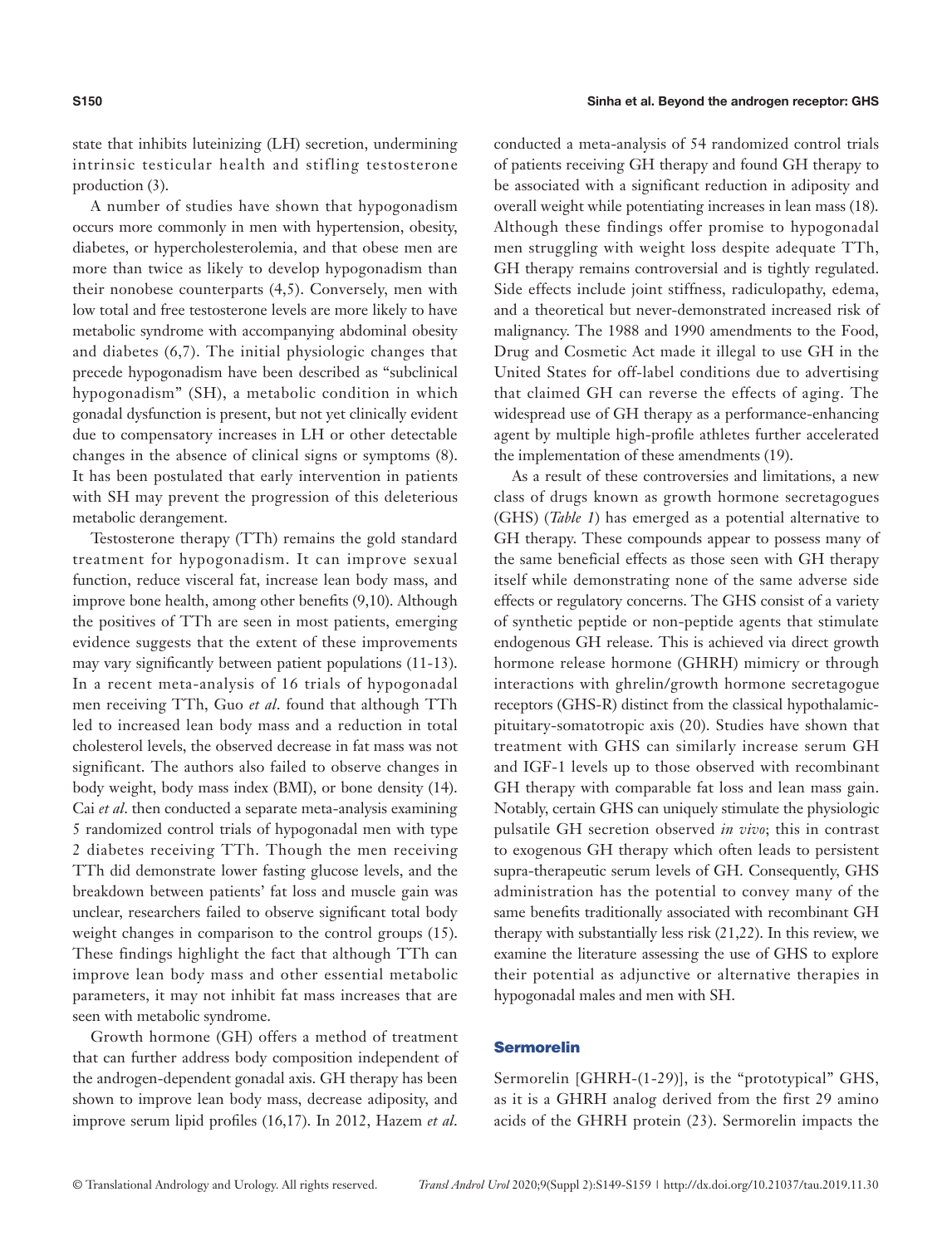|                | <u>.</u>       |               |                        |                            |
|----------------|----------------|---------------|------------------------|----------------------------|
| Growth hormone | Administration | Half-life     | Known target receptors | Proposed clinical use      |
| Sermorelin     | Subcutaneous   | $10-20$ min   | <b>GHRH</b> receptor   | Lean mass gain             |
| GHRP-2         | Subcutaneous   | 25-55 min     | GHSR-1a                | Lean mass gain, fat loss   |
|                |                |               | CD <sub>36</sub>       |                            |
| GHRP-6         | Subcutaneous   | $2-3h$        | GHSR-1a                | Potent appetite stimulator |
|                |                |               | CD <sub>36</sub>       |                            |
| Ibutamoren     | Oral           | $5-6h$        | GHSR-1a                | Lean mass gain             |
| Ipamorelin     | Subcutaneous   | $1.5 - 2.5$ h | GHSR-1a                | Total weight gain          |

**Table 1** Growth hormone secretagogues: key characteristics

hypothalamic-pituitary-somatotropic axis, unlike other GHS which function via the ghrelin/GHS-R pathway. GHRH receptor activation leads to cAMP production via the G<sub>s</sub> protein/adenylate cyclase and mitogen-activated protein kinase pathways (24).

Sermorelin has been employed in both the diagnosis and treatment of GH deficiency although there is limited research on its use in the setting of hypogonadism (23). Gelander *et al*. evaluated the short-term effects of 1 mg sermorelin and GHRH 1–40 injections on GH, IGF-1, prolactin, follicle-stimulating hormone (FSH), and LH levels in short children with pulsatile GH secretion (25). Participants were non-randomly allocated into 2 groups. One group was first treated with sermorelin followed by GHRH 1–40 with a one-week interval between treatments. The other group received both peptides in reverse order. It was noted that both peptides increased GH by a similar magnitude; however, sermorelin also produced small acute rises in prolactin, FSH, and LH. These findings revealed that sermorelin promotes changes in GH levels similar to those observed with endogenous GHRH. Simultaneously, sermorelin uniquely stimulated both FSH and LH release, implying a potential role in the treatment of hypogonadism via the stimulation of endogenous testosterone production. Consistent with this observation, in a later study examining GH-deficient rats, sermorelin therapy was shown to result in an increase in testosterone secretion (26).

Corpas *et al*. evaluated sermorelin's effects on GH and IGF-1 levels in 9 young men 22 to 33 years old and 10 elderly men 60 to 78 years old (27). All 10 elderly men were given 14 days of twice daily injections of either low (0.5 mg) or high dose (1 mg) sermorelin which was then held for 14 days before being restarted for another 14-day period. Measured outcomes included serum GH, IGF-1, IGFBP-3, and testosterone levels in addition to body weight, BMI, and waist-hip ratio. In the elderly men, high-dose sermorelin treatment elevated mean 24-h GH, peak GH amplitude, and GH area under the peaks. The older men had lower baseline IGF-1 levels when compared to the younger men but sermorelin treatment resulted in elevations in IGF-1 in a dose-response fashion to levels approaching those of the younger men. In addition, the elevations in IGF-1 remained above baseline levels in the elderly men even 2 weeks after stopping sermorelin, suggesting that sermorelin can produce longer lasting effects. Compared to baseline, the mean peak GH secretory responses were significantly increased in elderly men at both low and high doses.

No significant correlations were observed between total body weight and sermorelin treatment, but the study did not account for concurrent fat loss and muscle gain. Consistent with this, patients' waist-hip ratio and GH peak following sermorelin actually showed an age-independent inverse correlation. Additionally, in elderly men, serum testosterone levels were positively correlated with 24-h mean GH levels although it should be noted that these improvements in testosterone were not statistically significant. The authors also observed that the areas under GH peaks at night were significantly higher than those during the day for both young and elderly men, confirming that the majority of GH release occurs at night irrespective of age. These findings highlight that sermorelin is an effective stimulator of GH and IGF-1 levels in elderly men with reduced IGF-1 levels.

Vittone *et al*. conducted a prospective study to analyze the effects of once nightly injections of sermorelin in healthy elderly men (28). A total of 11 men aged 64 to 76 years were given 2 mg of subcutaneous sermorelin nightly for 6 weeks. Following this, GH, IGF-1, skeletal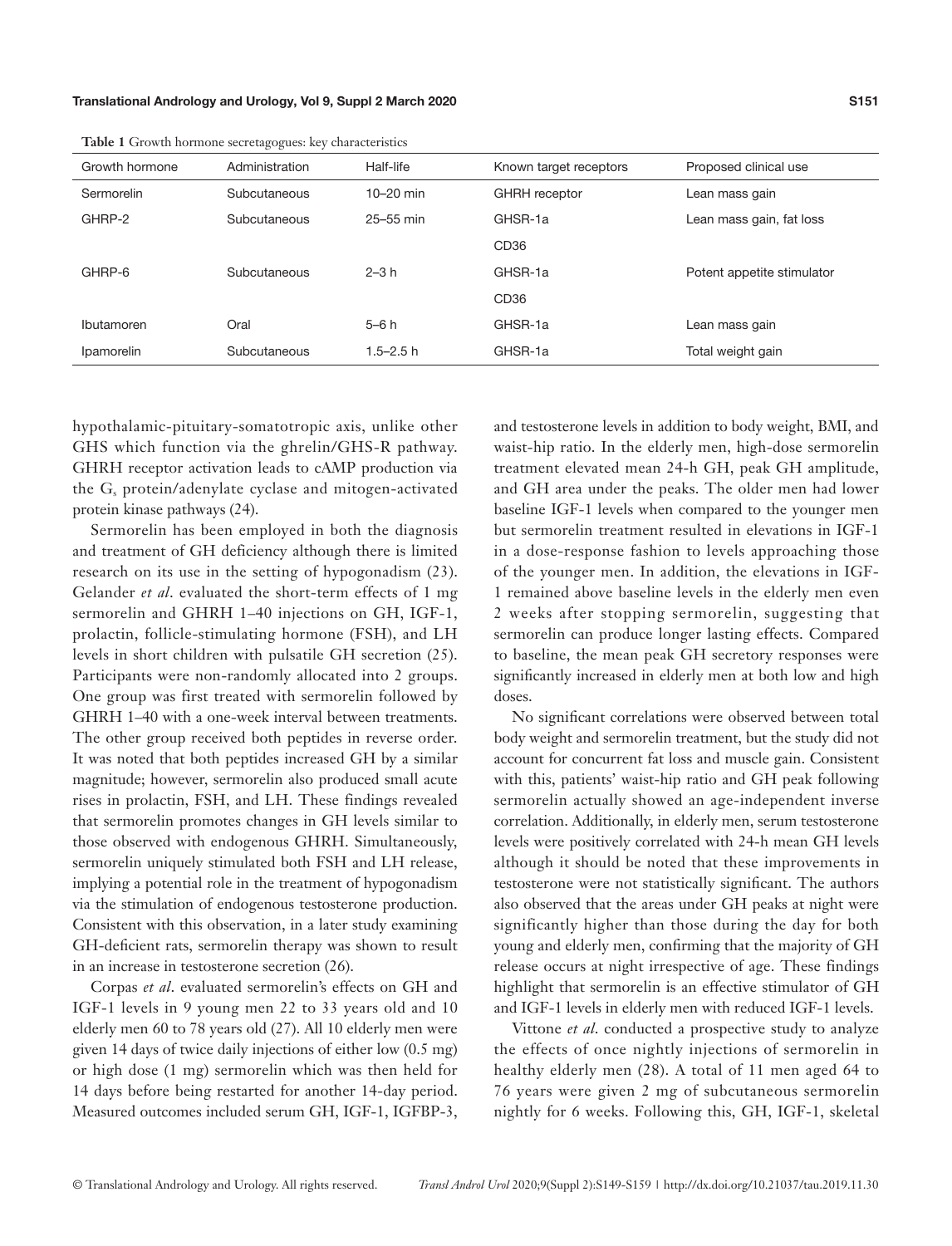muscle function, body composition, and endocrinemetabolic functions were measured as outcomes. Sermorelin therapy almost doubled the 12-h mean amount of GH released, but no significant changes to mean peak amplitude and number of peaks were observed. Essentially, sermorelin was found to augment the duration of rhythmic GH release without pushing serum levels above physiologic norms. Analysis of the nocturnal GH production showed that this increase in GH release was limited to approximately 2 h after sermorelin administration. Interestingly, the authors observed that IGF-1 levels did not significantly increase at 2 or 6 weeks of nightly treatment, while the Corpas study showed significant increases in IGF-1 with twice daily treatment. This suggests that the timing and frequency of sermorelin treatment significantly affects IGF-1 levels, with a higher frequency of administration resulting in more significant IGF-1 increases. With regards to body composition, this study failed to observe any significant changes of body weight, BMI, waist-hip ratio, lean body mass, or percent total fat mass. Sermorelin did however lead to significant improvements in 2 of the 6 muscle strength tests and the abdominal crunch, a test of muscle endurance. However, as with the Corpas *et al*. study, no significant changes in testosterone levels were observed. Interestingly, a decrease in mean systolic blood pressure was observed as an effect of sermorelin treatment. These findings support the conclusion that sermorelin can stimulate GH and IGF-1 secretion, but that this is dependent both on the frequency of dosing and the timing of serum hormone measurement.

Similar to the study above, Khorram *et al*. conducted a single-blind randomized placebo-controlled trial to evaluate the effects of sermorelin in both elderly men and women but elected for an extended treatment duration of 5 months (29). Ten women and nine men between 55 and 71 years old were administered 4 weeks of nightly subcutaneous placebo followed by 16 weeks of 10 μg/kg of sermorelin. The outcomes measured included GH response, IGF-1, IGFBP-1, IGFBP-3, body composition, serum lipids, and metabolic effects. The authors observed that sermorelin led to significant increases in GH release for the 2 h after administration and the 12-h mean GH levels at both 4 week and 16 weeks of treatment compared to placebo for both genders. No changes were observed with GH pulse frequency or amplitude. Subsequently, levels of IGF-1, IGFBP-3, and GH binding proteins (GHBP) were each increased. IGF-1 levels rose significantly by 2 weeks of treatment and remained elevated until 12 weeks before declining at 16 weeks. No changes in body weight,

body fat mass, or dietary intake were observed in either gender. However, in men, lean body mass was significantly increased by 1.26 kg. In both genders, a significant increase in skin thickness was observed after 16 weeks. For men, no changes in testosterone levels were observed but a significant increase in insulin sensitivity was noted along with improvements in wellbeing and libido. These results highlight that, compared to the short-term treatment in the Vittone study, longer term treatment with sermorelin results in increases in GH and IGF-1 in addition to changes in body composition seen with increased lean body mass. Although body weight, body fat, and testosterone levels were unchanged, these findings demonstrate the potential for sermorelin as adjunctive or alternative therapy in hypogonadal men, and further highlight the need for additional long-term studies.

Sigalos *et al*. conducted a retrospective review assessing the effects of combined Growth hormone-releasing peptides (GHRP)-2, GHRP-6, and sermorelin therapy in 14 hypogonadal men on TTh (30). These men were given thrice daily 100 μg doses of this combined GHS therapy via subcutaneous injection for an average period of 134 days following which IGF-1, T, FT, E, LH, and FSH were measured at follow-up intervals of 90, 180, and 270 days. The authors noted that GHS combination therapy led to significant increases in IGF-1 at all three follow-up timepoints. Subjects who were also treated with either an aromatase inhibitor or tamoxifen therapy for hyperestrogenemia or gynecomastia saw elevations in IGF-1, but these increases were less pronounced than those observed in men not receiving anti-estrogen therapy. However, the retrospective nature of the study, small sample size, and strict inclusion criteria limit a broader applicability of the findings. Additionally, the lack of comparator groups receiving GHS monotherapy and data regarding changes in body composition restrict the ability to fully understand the impact of the individual GHS. Despite these shortcomings, these findings highlight that sermorelin can lead to elevations in IGF-1 when used in conjunction with other GHS, showing the potential role of sermorelin in the treatment of hypogonadism.

The study's results also emphasize the role of sermorelin as a potent GH and IGF-1 stimulator, which can yield significant increases in lean body mass. Although rare adverse events such as nausea, facial flushing, and redness at the injection site were noted, sermorelin appears to have a very favorable safety profile. Future large, longitudinal studies are needed to better characterize sermorelin's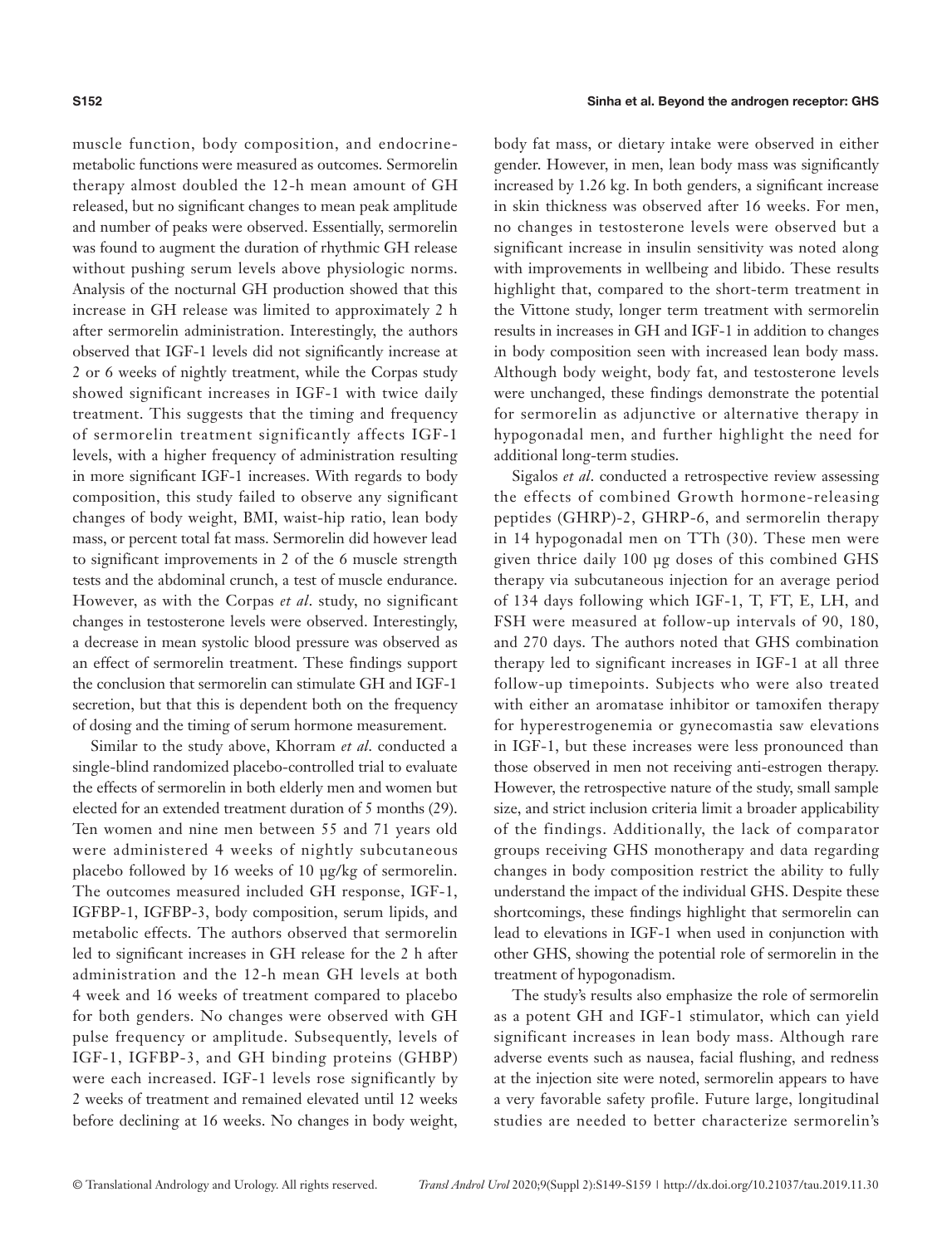potential complementary role in management of hypogonadal males and men with SH.

#### GHRP-2 & GHRP-6

GHRP are short synthetic amino acid sequences that trigger GH secretion. These non-natural peptides lead to GH secretion by interacting with receptors at both pituitary and hypothalamic sites. While the exact mechanism of action of GHRPs continues to be elucidated, prior work has shown that GHRPs bind to receptors that are distinct from those utilized by endogenous GHRH (22,31). GHRPs interact with two different receptors: growth hormone secretagogue receptor 1a (GHSR-1a) and CD36. GHSR-1a, which is bound natively by ghrelin and sometimes called the "ghrelin receptor", is expressed primarily in the brain, including the anterior pituitary gland, hippocampus, and hypothalamic arcuate nucleus. It is also present in the pancreas islets, thyroid, and adrenal glands, adipose tissue, and the myocardium (32). CD-36 is expressed extensively within endothelial cells, immune cells, adipocytes, cardiac and skeletal muscle, hepatocytes, and several other regions (33). Activation of these two receptors affects several downstream signaling pathways, culminating in a host of antifibrotic, anabolic, vasodilative, cardioprotective, and antiinflammatory effects (34).

GHRP-6 was the first GHRP to be studied in humans and spurred the development of other analogs including GHRP-2 (35), which is a more potent stimulator of GH secretion than GHRP-6 (36,37). In contrast to GHRP-6, which induces an intracellular calcium response and protein kinase C activity, GHRP-2 stimulates cAMP production, mimicking the mechanism of action of endogenous GHRH. Additionally, *in vitro* studies employing bovine pituitary cell cultures have further confirmed that GHRP-2 and GHRP-6 modulate their effects via distinct receptors and signaling pathways (38,39). These differences also manifest themselves clinically. For example, while both compounds can increase serum IGF-1 levels, GHRP-6 provokes a significant hunger response in patients, potentially indicating a distinct interaction with the ghrelin receptor.

GHRPs have been employed in various clinical settings, including in the management of hypogonadal men (21,40). Veldhuis and colleagues evaluated the effects of GHRP on the waveform and timing of GH secretion in 12 eugonadal men and 10 men with experimentally induced hypogonadism (41). Ten men were given 2 injections of depot leuprolide acetate 3 weeks apart to create a hypogonadal state. The other 12 men were not given leuprolide and served as a control group. The secretagogue infusions were then started 10 to 18 days after the second leuprolide injection. A combined analysis found that the treatment with GHRP-2 led to a 47-fold increase in pulsatile GH secretion, while GHRH treatment itself only led to a 20-fold increase. Interestingly, combination of both GHRH and GHRP-2 led to a 54-fold increase in pulsatile GH secretion compared to controls. Moreover, GHS treatment decreased the time to maximal GH secretion with a median time reduction of 43%. These findings demonstrate that GHRP-2 is a potent stimulator of GH secretion in both eugonadal and hypogonadal men with a synergistic effect when co-administered with GHRH, from which sermorelin is derived.

Veldhuis *et al*. conducted a prospective, randomized double blind trial to further evaluate the effects of GHRH and GHRP-2 in 24 healthy young men with experimentally induced hypogonadism (42). All 24 men were given 2 injections of depot leuprolide acetate three weeks apart, following which 13 men were given saline and 11 were given 200 mg testosterone enanthate weekly for 3 doses. The study measured multiple serum hormone values throughout the treatment period while also assessing changes in the GH release waveform induced by GHRH *vs*. GHRP-2. The authors found that increased abdominal visceral fat (AVF) negatively affected GHRH's ability to induce GH release while increased serum IGF-1 levels actually facilitated GHRH's efficacy. In contrast, GHRP-2 induction of GH was unaffected by either factor and still induced a greater 2-fold increase in pulsatile GH secretion compared to GHRH. This conserved efficacy despite AVF and existing serum IGF-1 levels being notable, as many hypogonadal men struggle with increased amounts of adiposity. Given that GHRH efficacy is reduced in men with elevated AVF, these results suggest that GHRP-2 may be both a potent GH stimulator and overall a better option for increasing GH levels in men with increased AVF and adiposity when compared to GHRH alone (and by proxy sermorelin) (16,17).

In a follow-up study, Veldhuis and colleagues assessed the effects of age, IGF-1 levels and AVF on GHRH and GHRP treatment response in 25 healthy men (43). All 25 men, including 13 young men and 12 older men, received two depot leuprolide acetate injections three weeks apart to create an acutely hypogonadal state. The inclusion of older men in the study was significant because older men have lower levels of sex steroids at baseline compared to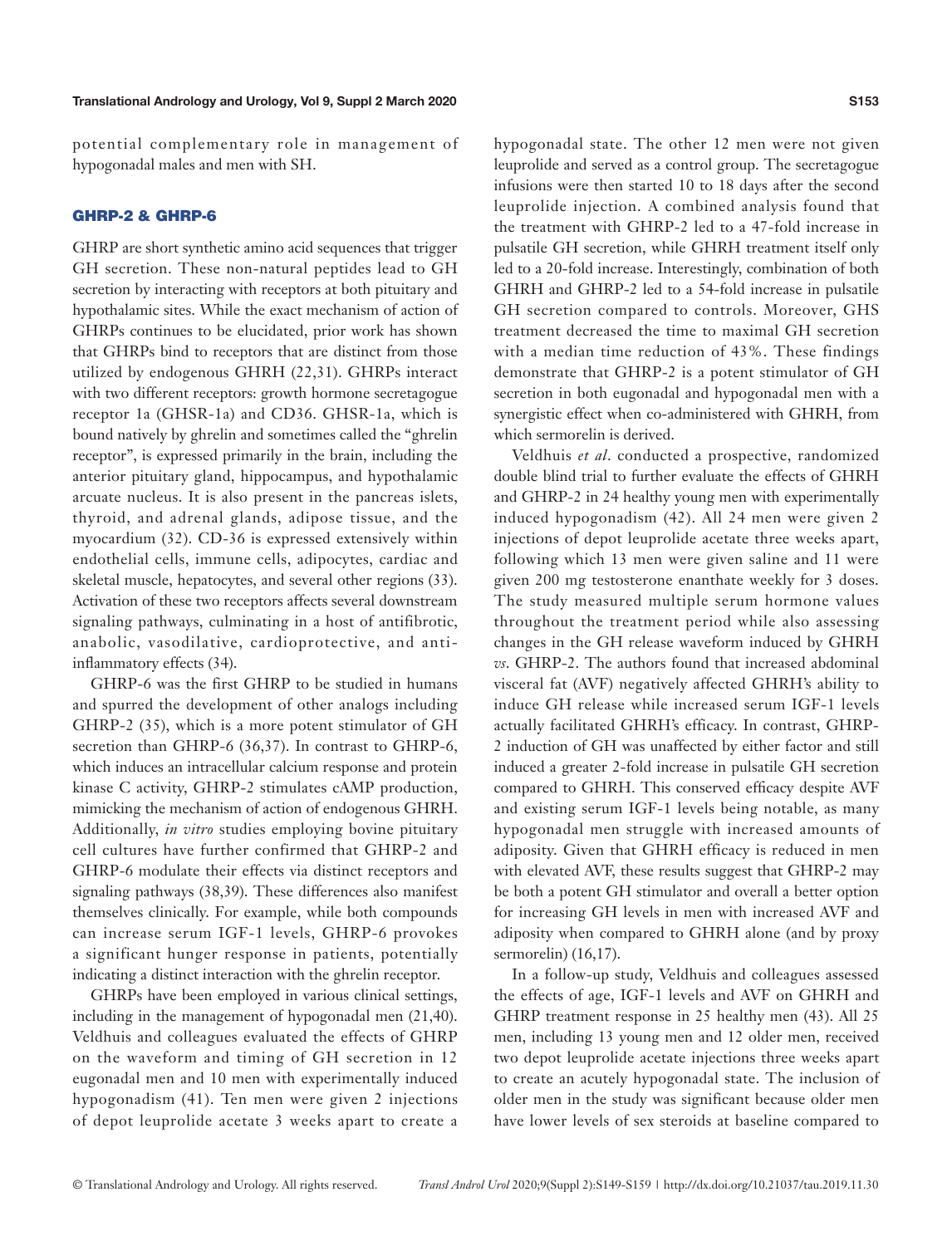young men (44). The measured outcomes of the study included GH, estradiol, testosterone, IGF-1, IGFBP-1, and IGFBP-3 levels along with evaluation of basal and pulsatile GH secretion. GHRH treatment led to a 90- and a 50-fold increase in peak GH concentration in young men and old men, respectively. GHRP-2 treatment led to a 181- and a 130-fold increase in peak GH concentration in young men and old men, respectively. Both GHRH and GHRP-2 treatment resulted in increased GH secretion in young men compared to older men. Overall, however, the effects of GHRP-2 were twice that of GHRH across both age groups. This finding highlighted that GHRP-2 leads to significantly higher GH secretion when compared to GHRH irrespective of age.

Once again, the authors evaluated various predictors of treatment response. In contrast with their prior work, AVF actually did negatively impact GHRP-2's efficacy at increasing serum GH levels this time. Moreover, IGF-1 levels were a positive predictor of GHRH and GHRP induced GH release. These conflicting results from the same investigators over the course of two separate studies underscore the fact that further work is required to understand the relationship between systemic factors and GHRP-2 treatment response. Despite limitations including small sample sizes, experimentally induced hypogonadism amongst otherwise healthy subjects, and a short period of evaluation, both studies by Veldhuis *et al*. speak to the importance of exploring the use of GHRP in hypogonadal men.

In the previously mentioned study by Sigalos *et al*., both GHRP-2 and GHRP-6 were administered with sermorelin as part of a combination GHS regimen (30). Although this approach limits our understanding of each individual compound, the increases in IGF-1 levels seen at 90, 180, and 270 days are a testament to the GHRP compounds' efficacy.

The above literature supports the notion that GHRPs are potent stimulators of GH and IGF-1 which can potentially confer several metabolic benefits, including potentiating fat loss. Further work should assess whether these associated benefits persist among larger, more diverse patient populations. Furthermore, additional research is required to characterize the impact of GHRPs across longer periods of time and among patients with chronic hypogonadism.

#### Ibutamoren (MK-677)

Ibutamoren, also known as MK-677, is a nonpeptide compound, derived using GHRP-6 and spiroindanylpiperidine (45). Like GHRPs, ibutamoren activates Ltype  $Ca^{2+}$  channels which leads to intracellular calcium increases and protein kinase C activation. Studies have demonstrated that ibutamoren and GHRP-6 function through the same receptor and that ibutamoren synergistically interacts with GHRH. Consequently, many patients receiving ibutamoren will report an increase in hunger similar to that seen with GHRP-6. Ibutamoren is uniquely attractive as, unlike other GHS that require subcutaneous administration, it displays excellent oral availability and a long halflife (21).

Although ibutamoren's specific utility in the treatment of hypogonadism has yet to be thoroughly studied, several publications have assessed ibutamoren's influence on GH release and body composition. Chapman *et al*. assessed ibutamoren's effects on serum levels of both GH and IGF-1 in a randomized, double-blind placebo-controlled trial. A total of 32 healthy elderly subjects (15 women and 17 men) 64 to 81 years old were randomized into two groups of 16 (46). The first group received once daily dosing of either 2, 10, or 25 mg of ibutamoren or placebo. The second group received a daily dose in both the morning and the evening with at least one of these doses being a placebo. Participants underwent 2 separate 14-day treatment periods which were separated by a 2 to 3-week washout period. An additional 14 days of treatment followed the second treatment period. Measured outcomes included serum GH, IGF-1, cortisol, prolactin, IGFBP-1, IGFBP-3, T3, T4, TSH, and fasting glucose and insulin.

When compared to baseline, both 10 and 25 mg ibutamoren doses increased the mean 24-h GH concentration by 57% and 97%, respectively. These ibutamoren treatments boosted pulsatile GH release yielding a 1.7-fold increase in GH secretion over 24 h. For the 25 mg dose, IGF-1 levels were also increased by 55% at 2 weeks and 88% by 4 weeks. The IGF-1 levels of all subjects rose to levels normal for young adults. Ibutamoren did not significantly impact cortisol levels but did elevate prolactin, fasting glucose and insulin levels. These findings confirmed that ibutamoren is a potent GH and IGF-1 stimulator for patients with lower baseline GH and IGF-1 levels (47,48).

Svensson and colleagues conducted a prospective, double-blind RCT to evaluate ibutamoren's effect on body composition and energy expenditure (49). The trial included 24 men between 19 and 49 years old with a BMI >30 kg/m<sup>2</sup> and waist-hip ratios >0.95. These men were given either daily 25 mg ibutamoren or placebo for 8 weeks. Assessed outcomes included GH, IGF-1, prolactin, cortisol, hydroxycorticosteroids, body weight, visceral fat, fat-free mass (FFM), basal metabolic rate (BMR), glucose,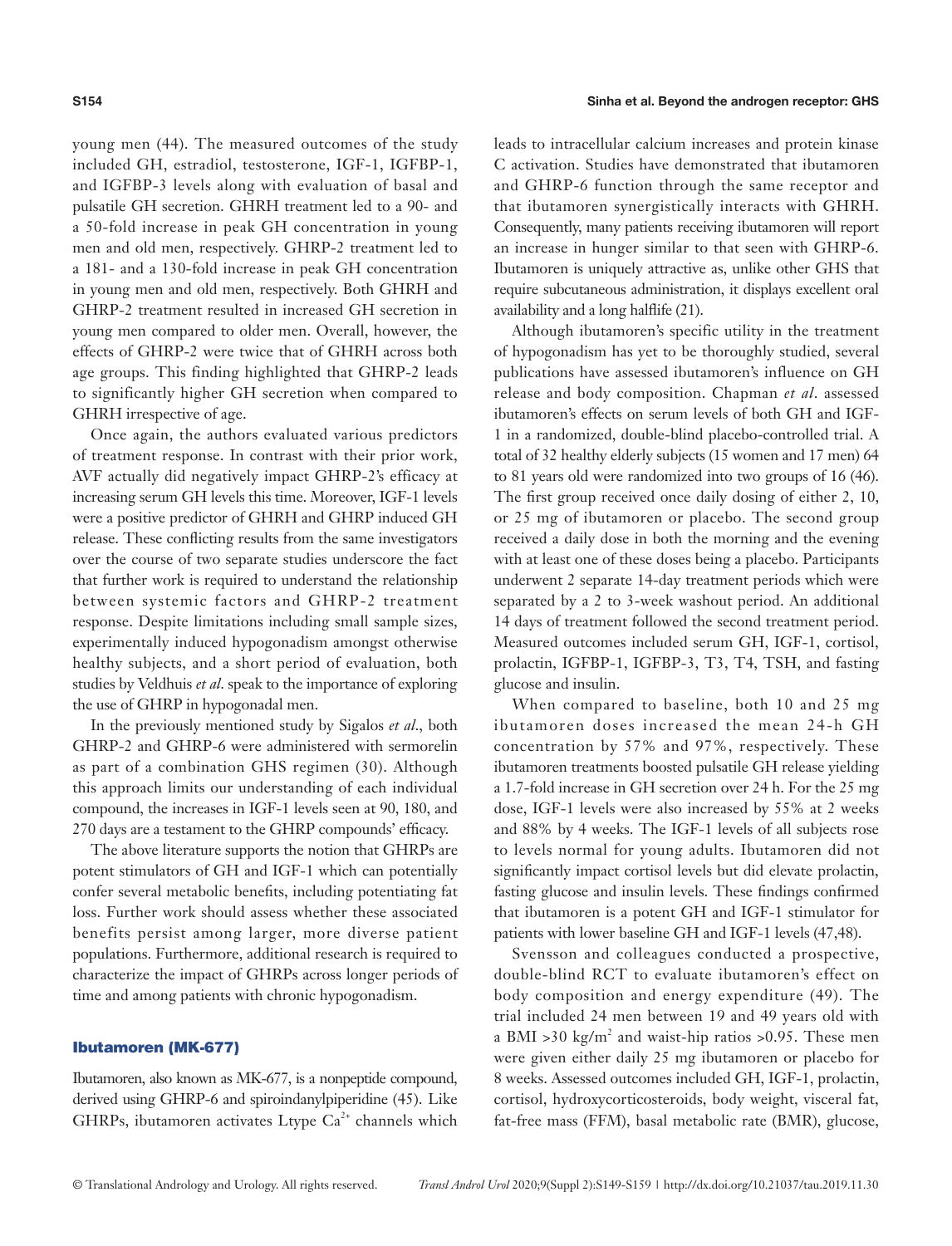and insulin. Ibutamoren increased serum GH peak levels and area under the curve. The largest increase in these parameters was observed 2 weeks following treatment. Serum IGF-1 and IGFBP-3 were also significantly increased at 2 weeks post treatment. Paralleling the Chapman *et al*. study, ibutamoren led to an elevation in serum prolactin at 2 and 8 weeks but no significant changes were observed in serum or urine cortisol.

The ibutamoren treatment group experienced a significant weight gain of 2.7 kg at 8 weeks, which decreased to a nonsignificant 1.8 kg weight gain 1 week after the end of treatment. This change in weight was attributed to mild fluid retention that was noted with the ibutamoren treatment arm that resolved with treatment cessation. In addition, FFM significantly increased by 3 kg with ibutamoren treatment compared to placebo while there were no changes in total body fat. BMR was increased at 2 weeks of treatment with ibutamoren but there were no changes in daily caloric intake, fasting concentrations of free fatty acids, glycerol, or ketones compared to baseline or placebo. These findings once again showcased the GH-stimulatory effects of ibutamoren. Although there were no significant decreases in body fat, the increases in FFM indicated that ibutamoren has the potential to affect body fat levels with a possibly longer duration of higher dose treatment.

In a follow-up study, Svensson *et al*. used the same experimental design described above to investigate ibutamoren's effects on serum leptin, thyroid hormones, testosterone, and gonadotropin levels (50). While the authors found that total body fat was unchanged as previously observed, the mean total body fat decreased by a non-significant 0.2 kg at 2 weeks and 0.4 kg at 8 weeks compared to baseline. Additionally, serum leptin levels, which reflect the amount of total body fat, and leptin/body fat ratio were increased at 2 weeks of treatment despite there being no increases in body fat or appetite (51,52). Increases in leptin and leptin/body fat ratio may promote earlier satiety and confer further benefit to patients seeking to alter their body composition. Ibutamoren also led to an increase in TSH and increases in serum T3 levels at 8 weeks. Ibutamoren treatment did not affect FSH and LH levels, but did lead to decreased total testosterone levels with conserved free testosterone levels. Despite small sample sizes and short evaluation periods, both studies by Svensson *et al*. showed the promise of exploring ibutamoren use in hypogonadal men and eugonadal men with SH.

Nass *et al*. conducted a 2-year randomized, double-blind, placebo-controlled, modified-crossover trial evaluating ibutamoren's effects on body composition (53). Sixty-five healthy men and women 60 to 81 years old were divided into a once daily 25 mg ibutamoren treatment group (n=43) or a placebo group (n=22) for the first year of the study, whereas during year two, the placebo group received 25 mg ibutamoren. The original ibutamoren treatment group was separated into either a placebo or continued ibutamoren treatment group. Measured outcomes included GH, IGF-1, lipids, cortisol, insulin sensitivity, body composition, physical function, and muscle strength.

During the first year, ibutamoren resulted in a significant 1.8-fold increase in 24-h mean GH levels and a 1.5 fold increase in serum IGF-1 levels. Body composition increases in FFM, limb lean mass, and thigh muscle area were observed. At 12 months, a 0.14 mmol/L decrease in LDL cholesterol was observed with ibutamoren treatment, although no changes in total testosterone levels were observed. At two years, the changes observed during the first year with ibutamoren were sustained. The group that started ibutamoren during the second year saw the same changes while the group that switched to placebo in the second year saw a reversal of the changes induced by ibutamoren treatment in the first year. These findings demonstrate that ibutamoren treatment can increase GH and IGF-1 levels for up to 2 years.

While the literature above firmly supports ibutamoren as a potent GH and IGF-1 stimulator that can significantly impact body composition, these data remain limited by the trial settings of clinical and SH and emphasize the need for larger, longitudinal studies among more diverse populations.

#### Ipamorelin

Ipamorelin is a synthetic pentapeptide that is a selective agonist of the ghrelin/ GHS receptor pathway (54). By mimicking ghrelin, ipamorelin selectively binds the same GHSR-1a receptor as GHRP-2, GHRP-6, and ibutamoren (55,56). This interaction with GHSR-1a leads to a GH release from the pituitary gland, which can influence a number of anabolic processes including appetite regulation, fat processing, and overall energy usage (57). As mentioned previously, the GHSR-1a receptor is also present in a number of regions outside the brain including the gastrointestinal tract (55). Several studies have evaluated ipamorelin's ability to improve gastric motility in the setting of postoperative ileus (58,59). Greenwood-Van Meerveld *et al*. assessed ipamorelin's effects in rodent models with induced postoperative ileus (POI) (58). The authors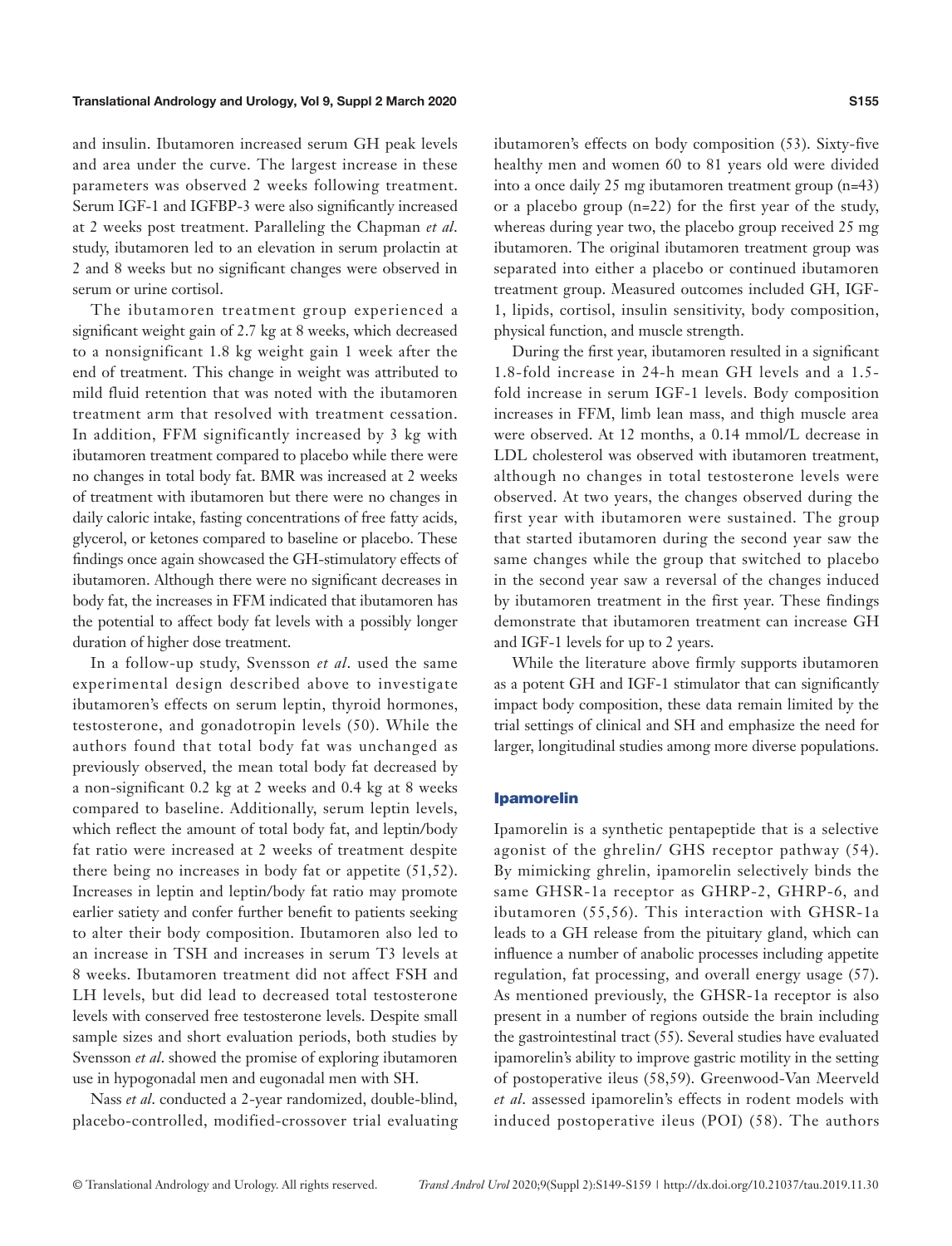observed that ipamorelin had a dose-dependent effect on improving gastric emptying and thereby reversed POIinduced delayed gastrointestinal transit compared to non-POI controls.

Beck *et al*. evaluated ipamorelin's effects on POI in bowel resection patients via a multicenter, double-blinded, placebo-controlled trial (59). A total of 114 patients undergoing either open or laparoscopic bowel resection received either twice daily 0.03 mg/kg ipamorelin (n=56) or placebo treatment (n=58) on POD 1 until POD 7 or discharge. Measured outcomes included time to first tolerated meal and first bowel movement. Although both these clinical endpoints did not reach statistical significance when comparing ipamorelin to placebo, data from this study did suggest that patients undergoing open laparotomy had shorter times to return of gastrointestinal function when compared to the broader literature (60).

Lall *et al*. conducted a 9-week study with female GHdeficient and GH-intact mice to assess ipamorelin's effects on adiposity and weight gain (61). Over the course of 9 weeks, GH-deficient mice and non-GH-deficient mice were injected twice daily with either 250 μg/kg ipamorelin, 1.75 mg/kg human GH, or 0.9% saline. After 9 weeks, body weight in the GH-deficient mice increased by 15.3% in those treated with ipamorelin compared to 95.5% in those treated with GH. In non-GH-deficient mice, ipamorelin and GH led to 16.9% and 27.5% increases in body weight respectively. The timing of the weight gain differed between agents as ipamorelin only produced weight gain within the first 1–2 weeks whereas GH-treated mice saw weight gain consistently across the 9 weeks. It is worth noting, however, that there were no changes in the relative weight of the dissected organs with ipamorelin while GH led to increased liver weight. This suggests that patients treated with ipamorelin may not experience the same organomegaly as that seen in patients treated with GH itself.

Ipamorelin led to increases in the sum of the relative fat pad weights compared to the saline-treated controls while GH treatment led to a decrease. DEXA scans in GHintact mice revealed that ipamorelin increased total body fat percentages compared to saline-treated controls while GH had no effect. At 2 weeks, serum leptin levels were increased with ipamorelin compared to saline-treated controls and an increase in cumulative food intake during the first week. These findings highlight that ipamorelin functions independent of GH as it caused weight gain in both GHdeficient and GH-intact mice. Furthermore, ipamorelin has significant adipogenic effects and causes significant weight gains early in treatment that stabilizes over time.

Although limited work has explored ipamorelin's effects on hypogonadism specifically, the compound's interactions with the GI tract are an important factor in determining body fat and overall composition. The above literature therefore draws attention to ipamorelin as a potent and selective stimulator of GH that can significantly influence the GI system, body composition, and adiposity. Adverse effects associated with treatment were rare and similar to those reported with sermorelin. Further human studies evaluating ipamorelin's effects are required. Longitudinal studies are required to further assess the compound's adjunctive role in the treatment of hypogonadal and eugonadal patients.

### **Conclusions**

Male hypogonadism is an increasingly prevalent clinical condition that can significantly impact patients' quality of life and overall health. Obesity and metabolic syndrome can both cause and result from hypogonadism, creating a "vicious cycle" from which patients struggle to escape. Although TTh remains the gold standard treatment for hypogonadism, its benefits are not uniform and demonstrate significant variability between different populations. The somatotropic axis presents a unique treatment opportunity to address issues with body composition observed in hypogonadal men. GH therapy can increase lean body mass and reduce adiposity. However, GH therapy itself is controversial, tightly regulated, and carries the risk of edema, joint stiffness, and radiculopathy. As such, treatment with GHS offers an exciting and novel alternative for clinicians. GHS increase serum levels of endogenous GH and IGF-1 in a similar fashion to what is observed with exogenous GH therapy while not exceeding physiologic norms. Sermorelin, GHRP-2, GHRP-6, ibutamoren, and ipamorelin each show potential for use in the management of body composition concerns associated with hypogonadism and metabolic syndrome, as either monotherapy or adjunct therapy in combination with TTh. All 5 of these GHS are potent stimulators of both GH and IGF-1 and can significantly improve overall body composition. However, with a lack of large longitudinal studies specifically examining the use of GHS in the management of hypogonadal men, our understanding of their role and any potential long-term risks is limited. Regardless, this knowledge gap presents a unique investigational opportunity that could significantly advance the management of hypogonadal men.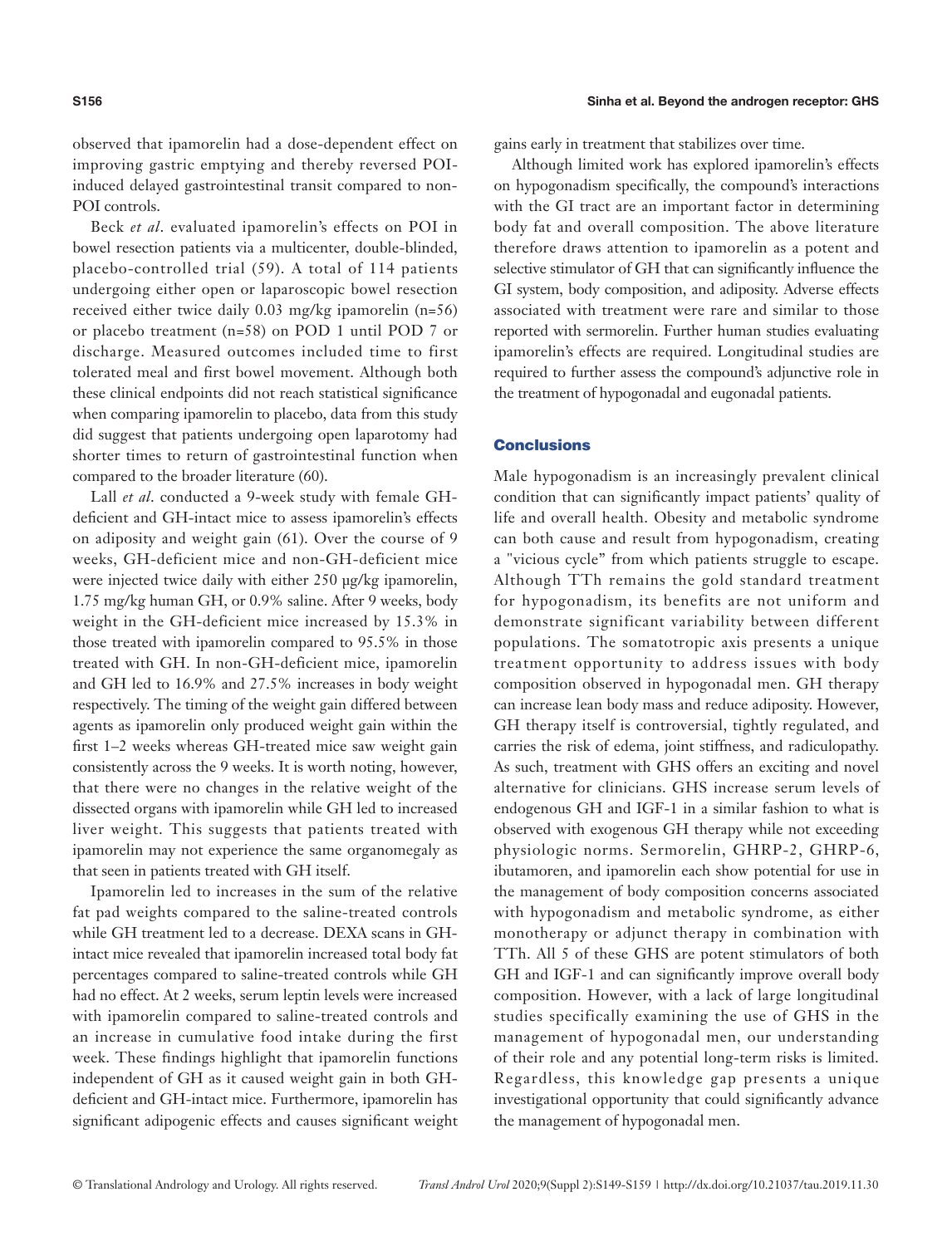#### Acknowledgments

*Funding:* AW Pastuszak is a National Institutes of Health (NIH) K08 Scholar supported by a Mentored Career Development Award (K08DK115835-01) from the National Institute of Diabetes and Digestive and Kidney Diseases. This work is also supported in part through a Urology Care Foundation Rising Stars in Urology Award (to AW Pastuszak). The content is solely the responsibility of the authors and does not necessarily represent the official views of the NIH.

#### Footnote

*Provenance and Peer Review:* This article was commissioned by the Guest Editors (Larry I. Lipshultz, Alexander W. Pastuszak) for the focused issue "Contemporary Issues and Controversies in Men's Health" published in *Translational Andrology and Urology*. The article was sent for external peer review organized by the Guest Editors and the editorial office.

*Conflicts of Interest:* The focused issue "Contemporary Issues and Controversies in Men's Health" was commissioned by the editorial office without any funding or sponsorship. LIL serves as an unpaid editorial board member of *Translational Andrology and Urology* from Nov 2019 to Oct 2021. LIL and AWP served as the unpaid Guest Editors of the focused issue. Dr. Pastuszak: Endo Pharmaceuticals—advisor, consultant, speaker, research support; Boston Scientific advisor; Antares Pharmaceuticals—advisor; Bayer AG speaker. Dr. Lipshultz: American Medical Systems (Speaker); AbbVie (Consultant); Lipocine (Consultant); Aytu Bioscience (Consultant); Endo Pharmaceuticals (Speaker/Consultant). The other authors have no conflicts of interest to declare.

*Ethical Statement:* The authors are accountable for all aspects of the work in ensuring that questions related to the accuracy or integrity of any part of the work are appropriately investigated and resolved.

*Open Access Statement:* This is an Open Access article distributed in accordance with the Creative Commons Attribution-NonCommercial-NoDerivs 4.0 International License (CC BY-NC-ND 4.0), which permits the noncommercial replication and distribution of the article with the strict proviso that no changes or edits are made and

the original work is properly cited (including links to both the formal publication through the relevant DOI and the license). See: https://creativecommons.org/licenses/by-ncnd/4.0/.

### **References**

- 1. Rey RA, Grinspon RP, Gottlieb S, et al. Male hypogonadism: an extended classification based on a developmental, endocrine physiologybased approach. Andrology 2013;1:3-16.
- 2. Kumar P, Kumar N, Thakur DS, et al. Male hypogonadism: Symptoms and treatment. J Adv Pharm Technol Res 2010;1:297-301.
- 3. De Lorenzo A, Noce A, Moriconi E, et al. MOSH Syndrome (Male Obesity Secondary Hypogonadism): Clinical Assessment and Possible Therapeutic Approaches. Nutrients 2018. doi: 10.3390/nu10040474.
- 4. Mushannen T, Cortez P, Stanford FC, et al. Obesity and Hypogonadism-A Narrative Review Highlighting the Need for High-Quality Data in Adolescents. Child (Basel, Switzerland) 2019. doi: 10.3390/children6050063.
- 5. Mulligan T, Frick MF, Zuraw QC, et al. Prevalence of hypogonadism in males aged at least 45 years: the HIM study. Int J Clin Pract 2006;60:762-9.
- 6. Brand JS, Rovers MM, Yeap BB, et al. Testosterone, sex hormone-binding globulin and the metabolic syndrome in men: an individual participant data meta-analysis of observational studies. PLoS One 2014;9:e100409.
- 7. Corona G, Monami M, Rastrelli G, et al. Testosterone and metabolic syndrome: a meta-analysis study. J Sex Med 2011;8:272-83.
- 8. Giannetta E, Gianfrilli D, Barbagallo F, et al. Subclinical male hypogonadism. Best Pract Res Clin Endocrinol Metab 2012;26:539-50.
- 9. Saad F, Aversa A, Isidori AM, et al. Testosterone as potential effective therapy in treatment of obesity in men with testosterone deficiency: a review. Curr Diabetes Rev 2012;8:131-43.
- 10. Yassin A, Haider A, Haider KS, et al. Testosterone Therapy in Men With Hypogonadism Prevents Progression From Prediabetes to Type 2 Diabetes: Eight-Year Data From a Registry Study. Diabetes Care 2019;42:1104-11.
- 11. Traish AM. Testosterone and weight loss: the evidence. Curr Opin Endocrinol Diabetes Obes 2014;21:313-22.
- 12. Saad F, Haider A, Doros G, et al. Long-term treatment of hypogonadal men with testosterone produces substantial and sustained weight loss. Obesity (Silver Spring)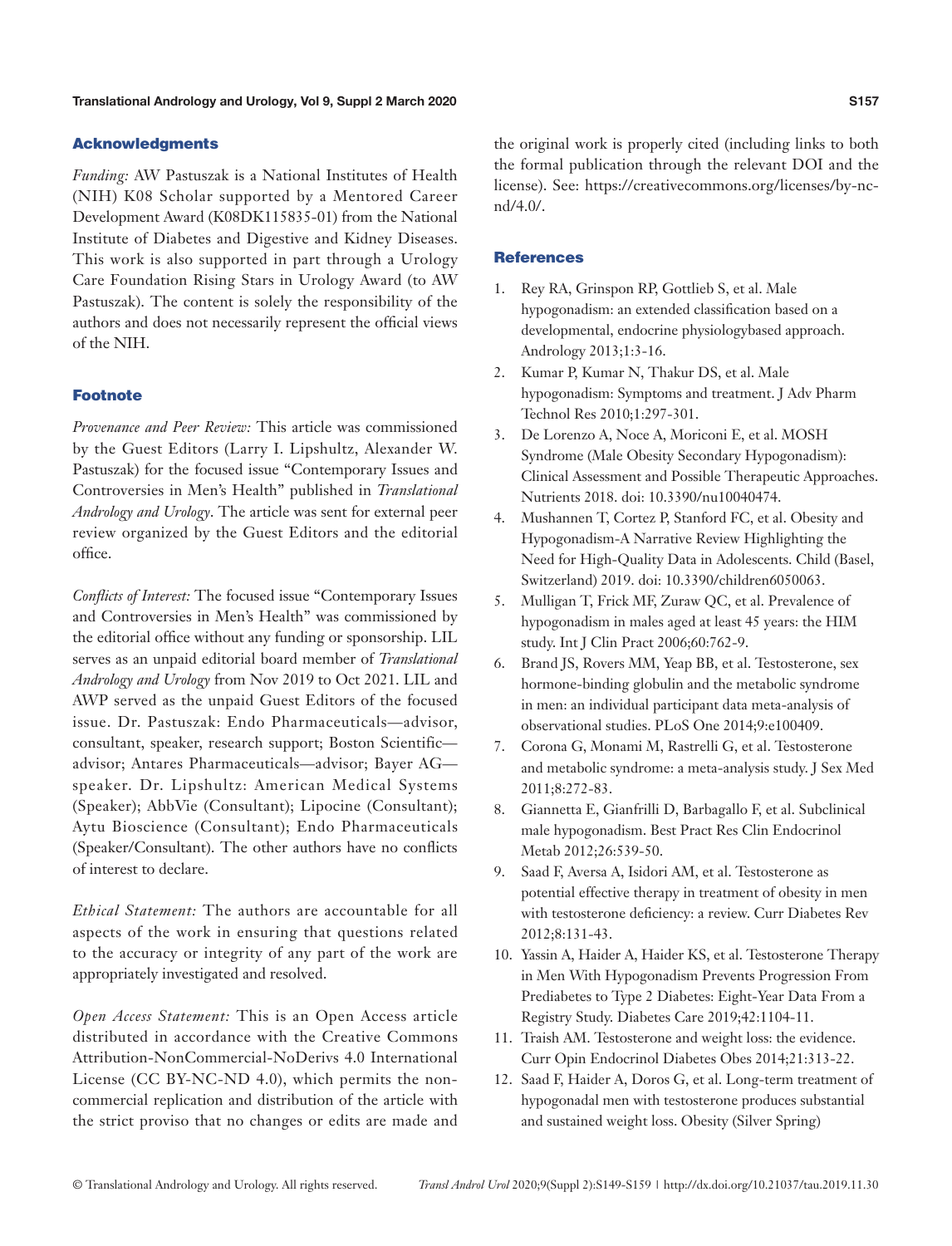#### **S158** Sinha et al. Beyond the androgen receptor: GHS

2013;21:1975-81.

- 13. Haider A, Yassin A, Doros G, et al. Effects of long-term testosterone therapy on patients with "diabesity": results of observational studies of pooled analyses in obese hypogonadal men with type 2 diabetes. Int J Endocrinol 2014;2014:683515.
- 14. Guo C, Gu W, Liu M, et al. Efficacy and safety of testosterone replacement therapy in men with hypogonadism: A meta-analysis study of placebocontrolled trials. Exp Ther Med 2016;11:853-63.
- 15. Cai X, Tian Y, Wu T, et al. Metabolic effects of testosterone replacement therapy on hypogonadal men with type 2 diabetes mellitus: a systematic review and meta-analysis of randomized controlled trials. Asian J Androl 2014;16:146-52.
- 16. Rudman D, Feller AG, Nagraj HS, et al. Effects of human growth hormone in men over 60 years old. N Engl J Med 1990;323:1-6.
- 17. Reed ML, Merriam GR, Kargi AY. Adult growth hormone deficiency - benefits, side effects, and risks of growth hormone replacement. Front Endocrinol (Lausanne) 2013;4:64.
- 18. Hazem A, Elamin MB, Bancos I, et al. Body composition and quality of life in adults treated with GH therapy: a systematic review and meta-analysis. Eur J Endocrinol 2012;166:13-20.
- 19. Holt RIG, Erotokritou-Mulligan I, Sönksen PH. The history of doping and growth hormone abuse in sport. Growth Horm IGF Res 2009;19:320-6.
- 20. Ghigo E, Arvat E, Camanni F. Orally active growth hormone secretagogues: state of the art and clinical perspectives. Ann Med 1998;30:159-68.
- 21. Sigalos JT, Pastuszak AW. The Safety and Efficacy of Growth Hormone Secretagogues. Sex Med Rev 2018;6:45-53.
- 22. Bowers CY. Growth hormone-releasing peptide (GHRP). Cell Mol Life Sci 1998;54:1316-29.
- 23. Prakash A, Goa KL. Sermorelin: a review of its use in the diagnosis and treatment of children with idiopathic growth hormone deficiency. BioDrugs 1999;12:139-57.
- 24. Pombo CM, Zalvide J, Gaylinn BD, et al. Growth hormone-releasing hormone stimulates mitogen-activated protein kinase. Endocrinology 2000;141:2113-9.
- 25. Gelander L, Lindstedt G, Selstam G, et al. Effects of acute intravenous injection of two growth hormone-releasing hormones (GHRH 1-40 and 1-29) on serum growth hormone and other pituitary hormones in short children with pulsatile growth hormone secretion. Horm Res 1989;31:213-20.
- 26. Chatelain PG, Sanchez P, Saez JM. Growth hormone and insulin-like growth factor I treatment increase testicular luteinizing hormone receptors and steroidogenic responsiveness of growth hormone deficient dwarf mice. Endocrinology 1991;128:1857-62.
- 27. Corpas E, Harman SM, Piñeyro MA, et al. Growth hormone (GH)-releasing hormone-(1-29) twice daily reverses the decreased GH and insulinlike growth factor-I levels in old men. J Clin Endocrinol Metab 1992;75:530-5.
- 28. Vittone J, Blackman MR, Busby-Whitehead J, et al. Effects of single nightly injections of growth hormonereleasing hormone (GHRH 1-29) in healthy elderly men. Metabolism 1997;46:89-96.
- 29. Khorram O, Laughlin GA, Yen SS. Endocrine and metabolic effects of long-term administration of [Nle27]growth hormone-releasing hormone-(1-29)-NH2 in age-advanced men and women. J Clin Endocrinol Metab 1997;82:1472-9.
- 30. Sigalos JT, Pastuszak AW, Allison A, et al. Growth Hormone Secretagogue Treatment in Hypogonadal Men Raises Serum Insulin-Like Growth Factor-1 Levels. Am J Mens Health 2017;11:1752-7.
- 31. Gondo RG, Aguiar-Oliveira MH, Hayashida CY, et al. Growth hormone-releasing peptide-2 stimulates GH secretion in GH-deficient patients with mutated GHreleasing hormone receptor. J Clin Endocrinol Metab 2001;86:3279-83.
- 32. Müller TD, Nogueiras R, Andermann ML, et al. Ghrelin. Mol Metab 2015;4:437-60.
- 33. Febbraio M, Silverstein RL. CD36: implications in cardiovascular disease. Int J Biochem Cell Biol 2007;39:2012-30.
- 34. Berlanga-Acosta J, Abreu-Cruz A, Herrera DG-DB, et al. Synthetic Growth Hormone-Releasing Peptides (GHRPs): A Historical Appraisal of the Evidences Supporting Their Cytoprotective Effects. Clin Med Insights Cardiol 2017;11:1179546817694558.
- 35. Arvat E, di Vito L, Maccagno B, et al. Effects of GHRP-2 and hexarelin, two synthetic GH-releasing peptides, on GH, prolactin, ACTH and cortisol levels in man. Comparison with the effects of GHRH, TRH and hCRH. Peptides 1997;18:885-91.
- 36. Wu D, Chen C, Katoh K, et al. The effect of GH-releasing peptide-2 (GHRP-2 or KP 102) on GH secretion from primary cultured ovine pituitary cells can be abolished by a specific GH-releasing factor (GRF) receptor antagonist. J Endocrinol 1994;140:R9-13.
- 37. Thomas A, Kohler M, Mester J, et al. Identification of the growth-hormone-releasing peptide-2 (GHRP-2) in a